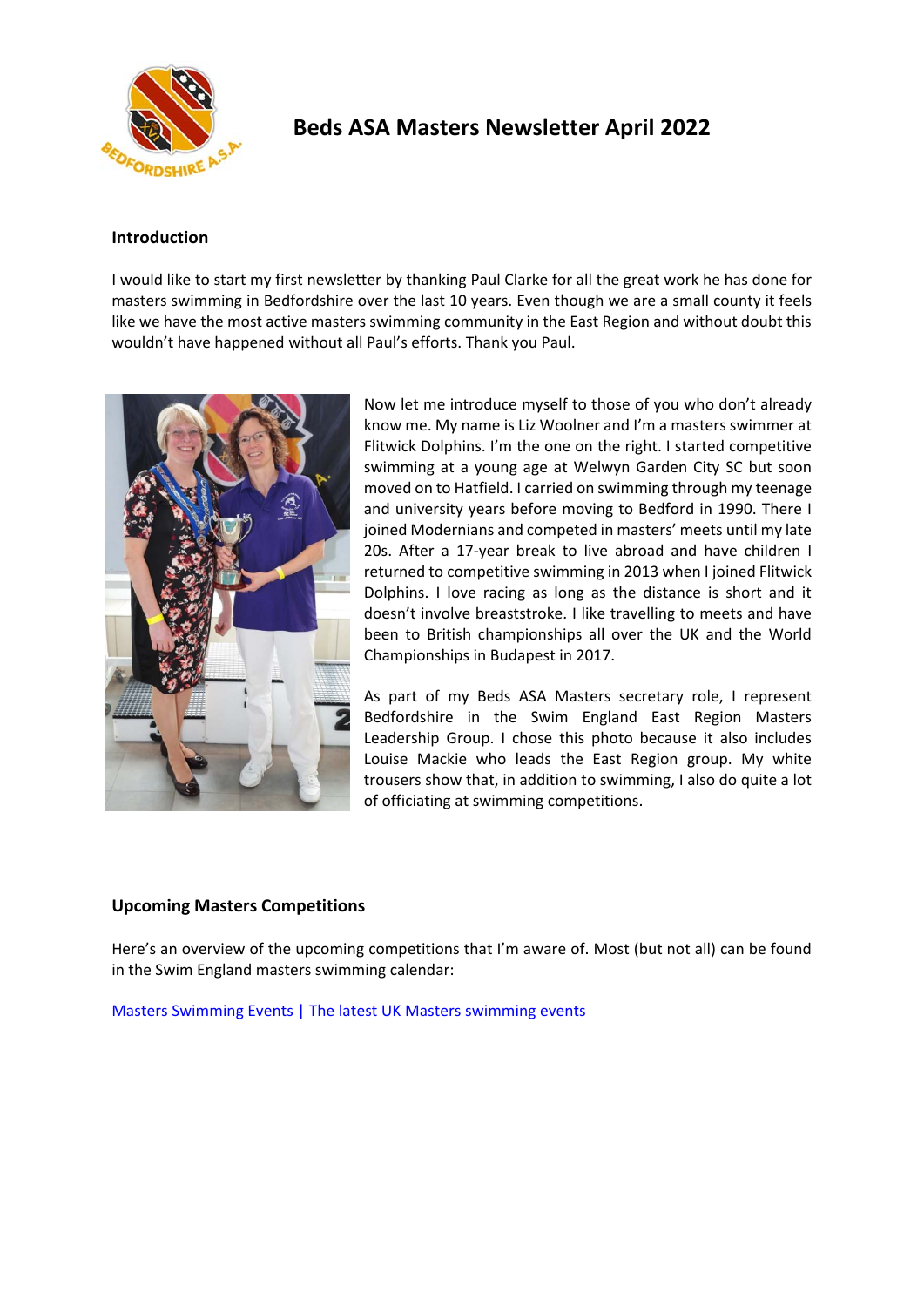| Date           | Meet                                | Location         | LC/SC     |
|----------------|-------------------------------------|------------------|-----------|
| 08-09.04.22    | <b>Scottish Masters SC</b>          | Glasgow          | <b>SC</b> |
| 23.04.22       | <b>Stafford Masters</b>             | Stafford         | <b>SC</b> |
| 24.04.22       | <b>Newmarket Masters</b>            | Newmarket        | <b>SC</b> |
| 07.05.22       | <b>Norfolk Masters</b>              | Norwich          | <b>SC</b> |
| 14.05.22       | <b>Shropshire Masters</b>           | Wolverhampton    | <b>SC</b> |
| 15.05.22       | <b>EDSC Masters</b>                 | Bexleyheath      | <b>SC</b> |
| 04.06.22       | <b>Yorkshire Masters</b>            | Sheffield        | LC        |
| 17-19.06.22    | <b>British Masters</b>              | Aberdeen         | LC        |
| 16.07.22       | <b>Cheshire Masters Sprint Meet</b> | Stockport        | <b>SC</b> |
| 07.08.22       | <b>Gloucester Masters</b>           | Gloucester       | <b>SC</b> |
| 25.08-04.09.22 | <b>LEN European Masters</b>         | Rome             | LC        |
| 02.10.22       | <b>SE East Region Masters</b>       | Newmarket        | <b>SC</b> |
| 09.10.22       | <b>SE Southwest Masters</b>         | Millfield        | <b>SC</b> |
| 28-30.10.22    | <b>SE Masters</b>                   | Sheffield        | <b>SC</b> |
| 13.11.22       | <b>Inter County Masters</b>         | <b>Braintree</b> | <b>SC</b> |
| 26.11.22       | <b>Etwall Eagles Masters</b>        | Alfreton         | <b>SC</b> |

For those of you that enjoy racing long distances in cold, murky water entries are now open for the East Region Open Water Championships on Sunday 10 July at Whitlingham Country Park in Norwich. There are medals for masters age groups up to 60+:

Open Water Competitions ‐ Swim England East Region (eastswimming.org)

# **Masters Records 2022**

Up to 21 March, 56 new Beds Masters Records have been set – 20 long course (LC) and 36 short course (SC). Congratulations to:

- Paul Clarke, Bedford Beavers: 15 LC, 18 SC
- Ian Murray, Flitwick Dolphins: 3 LC
- Sarah Pearse, South Beds Masters: 2 LC
- Liz Woolner, Flitwick Dolphins: 10 SC
- Mike Outtram, Flitwick Dolphins: 4 SC
- Susan Evans, Biggleswade: 2 SC
- Dave Wright, Team Luton: 1 SC
- Joe Lound‐Keast, Biggleswade: 1 SC

Ten of Paul's LC records and 1 SC record have also been ratified as East Region Masters Records (latest records published 10 March) along with 4 SC records for Liz.

The latest records should be on the Beds ASA website:

Masters ‐ BEDFORDSHIRE ASA (bedscountyasa.com)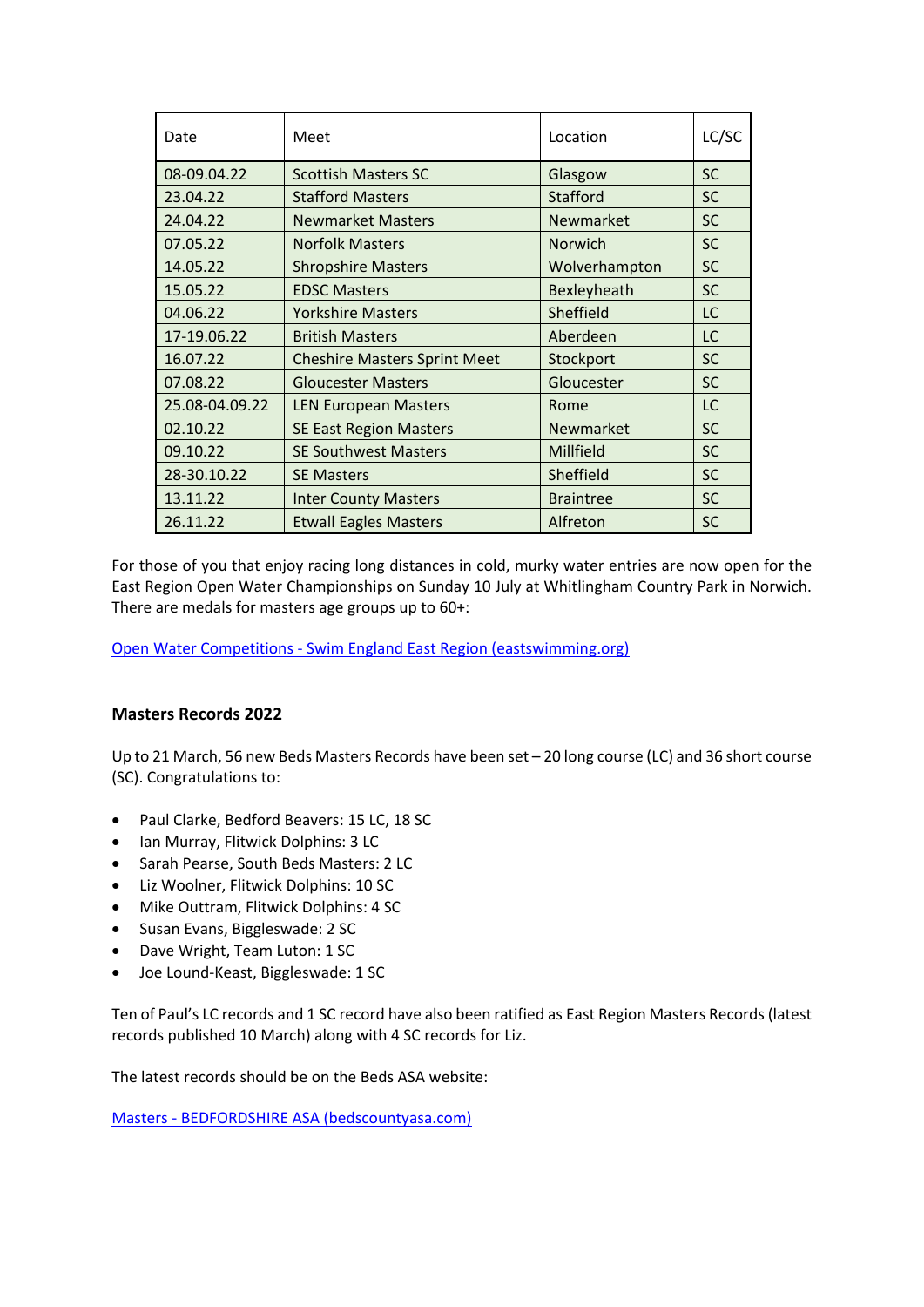However, it is proving to be a challenge to keep the current website information up to date. Hopefully when the new county website is up and running later in the year this will become much easier. In the meantime, here are the latest records for anyone who'd like to see them:



If you think you have broken a record please complete this form and send it to John Bellis, the keeper of the records. His contact details are in the form.



# **Masters World Rankings 2021**

Many congratulations to the following Beds masters who made the FINA World Short Course Top Ten Rankings in 2021:

Carla King (South Beds): W35‐39 7th 50 breast Jo Mitchinson (Luton): W40-44 6<sup>th</sup> 400 free, 3<sup>rd</sup> 1500 free, 7<sup>th</sup> 200 back Liz Woolner (Flitwick): W50-54  $5<sup>th</sup>$  50 fly,  $8<sup>th</sup>$  100 fly Janet Masters (South Beds): W80-84 5<sup>th</sup> 50 back, 4<sup>th</sup> 100 back, 4<sup>th</sup> 50 fly, 6<sup>th</sup> 100 IM, 6<sup>th</sup> 200 IM Marcel Scholten (Modernians): M55-59 10<sup>th</sup> 100 breast David Wright (Luton): M60-64 6<sup>th</sup> 200 fly Graham Powell (Luton): M65-69  $4^{\text{th}}$  50 back, 6<sup>th</sup> 100 back, 10<sup>th</sup> 200 back

Which brings us nicely on to the ....

## **Beds ASA Masters Honours List**

## Beds ASA Masters Honours (freeuk.com)

This honours list is for outstanding achievements at national and international level. Swimmers will be added to the list for setting British, European or World records, for coming in the top 3 at a FINA World Championships or for achieving a top 3 ranking in the FINA World Rankings.

Congratulations to Jo Mitchinson who will be added to the Honours List for her top 3 world ranking in 2021.

## **Masters Decathlon**

All masters swimmers in Great Britain are automatically entered into the Masters Decathlon. Swimmers' performances from masters competitions throughout the year are assigned points then an overall score for each swimmer calculated based on their top points scores from 10 of the 18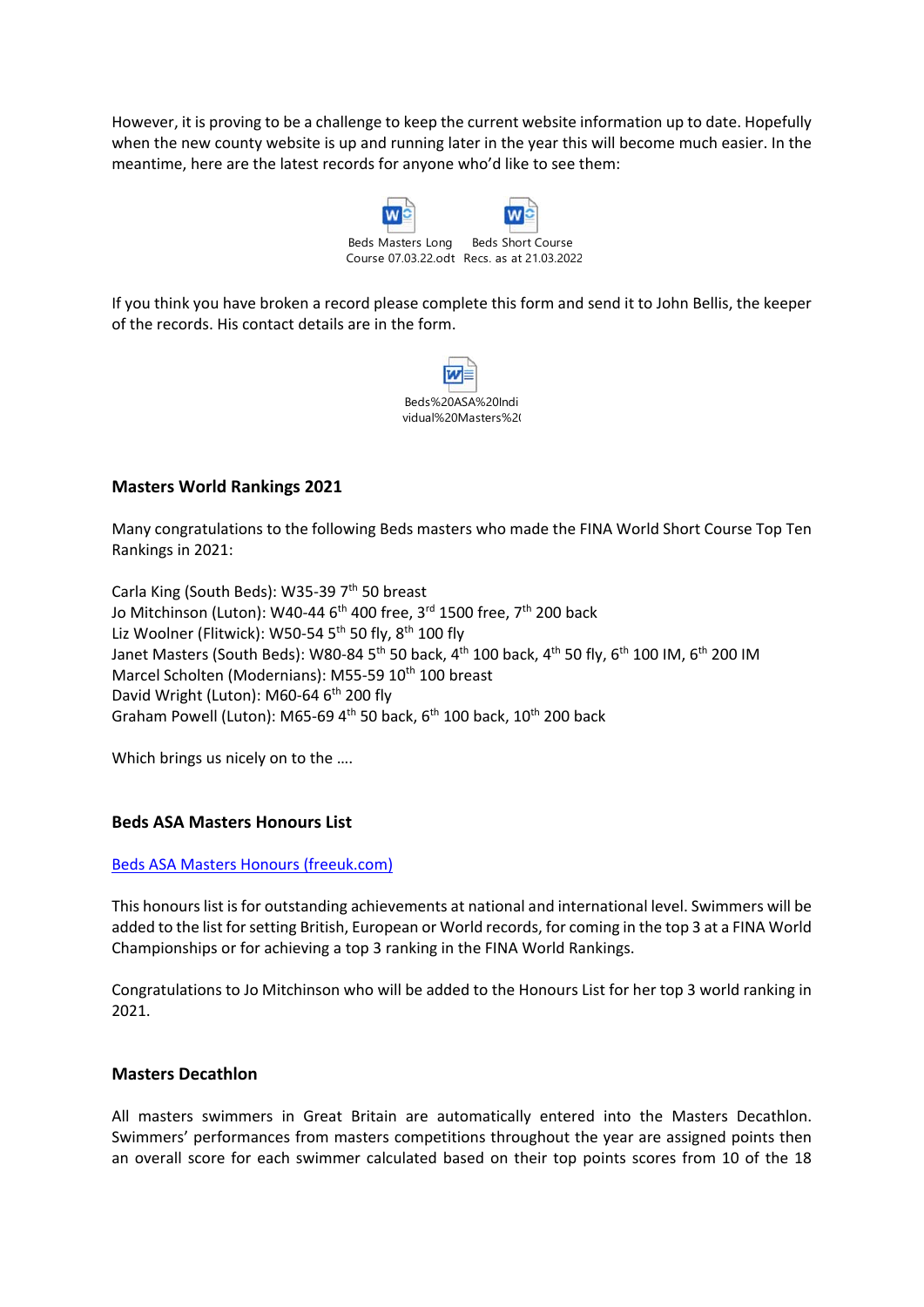possible individual events. At least one event must be swum in each of the six groups of events: sprint freestyle, distance freestyle, backstroke, breaststroke, butterfly and individual medley.

More details can be found on:

Masters Decathlon | British Masters swimmers ranked across 10 events (swimming.org)

Nationally, prizes are awarded to the top 10 women and men and the top women's and men's teams. In the East Region trophies are awarded to the top 3 in each category. And in Bedfordshire we have trophies for the top woman and top man.

The national leader boards can be found on:

#### Masters Decathlon | Swim England (swimmingresults.org)

It is still not clear what is happening with the 2020 and 2021 decathlons which were, of course, interrupted by Covid‐19. Hopefully we will eventually be given some clarity. There is also no sign yet of the 2022 decathlon scoreboard but that shouldn't put anyone off getting those 10 swims completed. Once the scoreboard is up and running I will include Bedfordshire leader boards in the newsletters.

## **Swim England East Region Masters Development Day**

I mentioned the Swim England East Region Masters Leadership Group in my introduction. In addition to organising the East Region Masters Championships and the East Region heat of the Inter‐County Masters competition, the group organises development activities for masters swimmers.



The most recent event took place on Sunday 27 March at the fantastic new Oundle School Sports Centre. My Flitwick teammate Rachael Stevenson and I attended along with other masters from all over the East Region and beyond. After an introduction to the day, we had a fascinating talk from a psychologist on techniques to deal with race day nerves and how to use them to improve performance. This was followed by a practical strength and conditioning session from our very own Beds World Masters record holder Lawrence Palmer. We then had a theoretical session on drills and race preparation techniques from David Rayner, the head coach at Newmarket SC, followed by a 2 hour session to put what we had learnt into practice in the 50m pool.

It was a great day and, even though I would class myself as an experienced masters swimmer, I learnt quite a few new things which I hope to put into practice in the coming months.